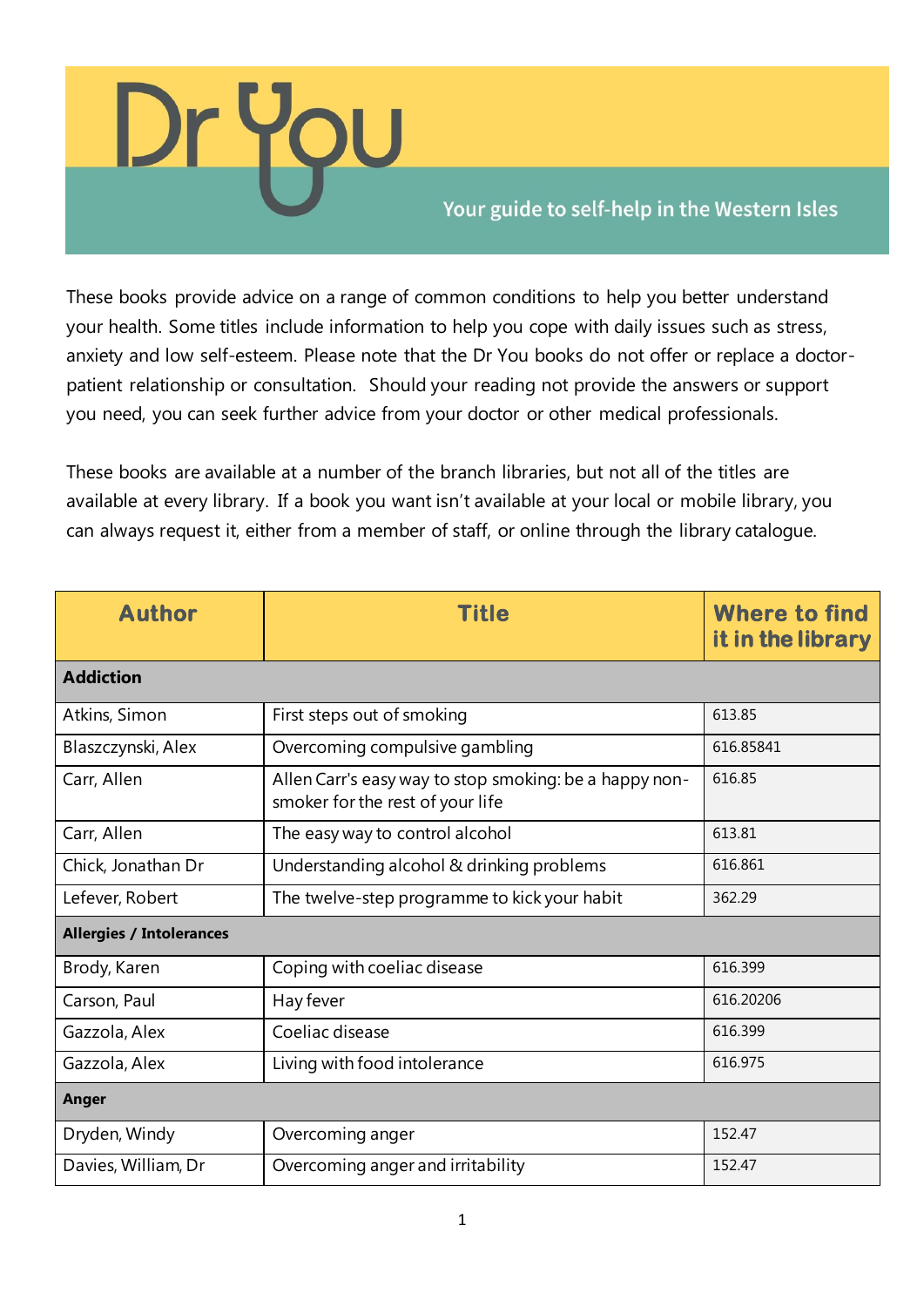| Pudney, Warwick                         | Adolescent volcanoes                                                           | 155.51247                  |
|-----------------------------------------|--------------------------------------------------------------------------------|----------------------------|
| Whitehouse, Eliane                      | A volcano in my tummy                                                          | 155.41247                  |
| <b>Anxiety, Worry and Panic attacks</b> |                                                                                |                            |
| Burns, David D.                         | When panic attacks                                                             | 616.85223                  |
| Eriksen, Carina                         | The panic workbook                                                             | 616.8                      |
| Hogan, Brenda                           | An introduction to coping with phobias                                         | 616.85225                  |
| Huebner, Dawn                           | What to do when you worry too much: a kid's guide to<br>overcoming anxiety     | Children's NF J152.46      |
| Ingham, Christine                       | Panic attacks: what they are, why thy happen and what<br>you can do about them | 616.85223                  |
| Ironside, Virginia                      | The huge bag of worry                                                          | Children's NF J152         |
| Jeffers, Susan J.                       | Feel the fear and do it anyway                                                 | 158.1                      |
| Kennard, Jerry                          | Overcoming worry and anxiety                                                   | 152.46                     |
| Kennerley, Helen                        | Overcoming anxiety                                                             | 616.8522                   |
| Leahy, Robert L.                        | The worry cure                                                                 | 152.46                     |
| Rapee, Ronald                           | Helping your anxious child                                                     | 618.928522                 |
| Rowe, Dorothy                           | Beyond fear                                                                    | 152.46                     |
| Silove, Derrick, Prof                   | Overcoming panic and agoraphobia                                               | 616.85223                  |
| Tallis, Frank                           | How to stop worrying                                                           | 152.46                     |
| Vickers, Laura                          | Flying to see Janet: a fun guide to the airport experience                     | Children's NF<br>J618.8982 |
| Weekes, Claire                          | Essential help for your nerves                                                 | 616.85206                  |
| Willetts, Lucy                          | Can I tell you about anxiety?                                                  | 616.8522                   |
| Williams, Christopher                   | Overcoming anxiety, stress and panic: a five areas<br>approach                 | 616.85223                  |
| Willson, Rob                            | Overcoming health anxiety                                                      | 616.8525                   |
| Young, Charles                          | An introduction to coping with health anxiety                                  | 616.85223                  |
| <b>Asthma</b>                           |                                                                                |                            |
| Greener, Mark                           | Coping with asthma                                                             | 616.238                    |
| <b>Autism / Asperger Syndrome</b>       |                                                                                |                            |
|                                         | Been there. Done that. Try this!                                               | 616.858832                 |
| Aitken, Kenneth J.                      | Sleep well on the autism spectrum                                              | 618.928498                 |
| Al-Ghani, K.I.                          | The Panicosaurus                                                               | 616.8982                   |
| Al-Ghani, K.I.                          | The Red beast                                                                  | 616.8982                   |
| Aston, Maxine C.                        | The Other half of Asperger Syndrome                                            | 616.858832                 |
| Attwood, Tony                           | The Complete guide to Asperger's syndrome                                      | 616.8982                   |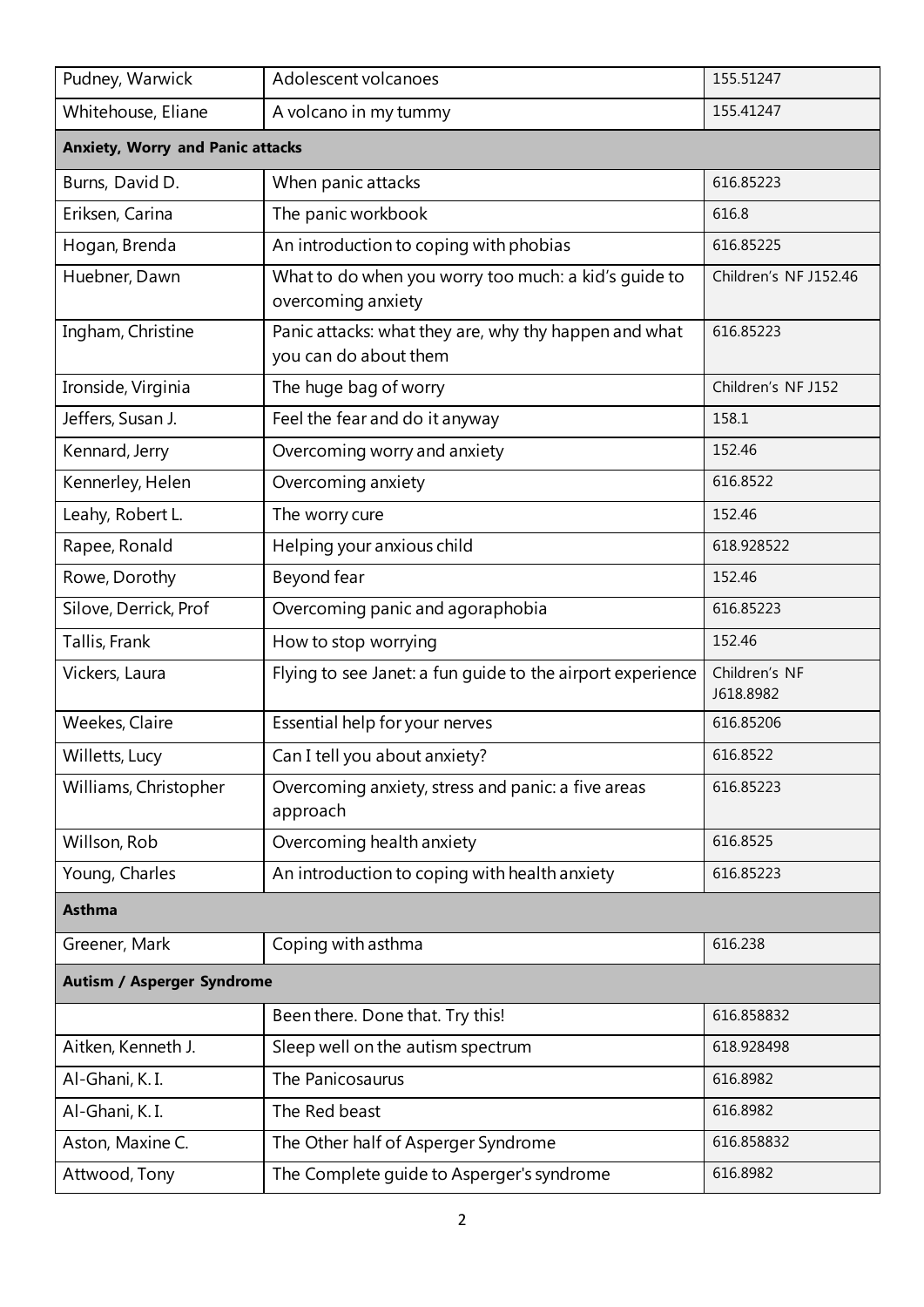| Barton, Michael        | A Different kettle of fish                                                 | 362.1968588                |
|------------------------|----------------------------------------------------------------------------|----------------------------|
| Bissonnette, Barbara   | The Complete guide to getting a job for people with<br>Asperger's syndrome | 650.140874                 |
| Boyd, Brenda           | Parenting a teen or young adult with Asperger<br>syndrome                  | 649.154                    |
| Brosen, Sofie Koborg   | Do you understand me?                                                      | Children's NF<br>J618.8982 |
| Dater, Brenda          | Parenting without panic                                                    | 649.154                    |
| Dura-Vila, Gloria      | My autism book                                                             | Children's NF<br>J616.8982 |
| Elder, Jennifer        | Autistic planet                                                            | Children's picturebook     |
| Hoopman, Kathy         | Inside Asperger's looking out                                              | 616.858832                 |
| Ives, Martine          | Caring for a child with autism                                             | 618.928982                 |
| Jackson, Luke          | Freaks, geeks and Asperger syndrome                                        | 616.8982                   |
| Jansen, Herman         | Autipower                                                                  | 616.85882                  |
| Johnson, Jane          | Siblings                                                                   | 618.928588                 |
| Jones, Heather         | Talk to me                                                                 | 618.9                      |
| Kidd, Susan Larson     | My child has autism, now what?                                             | 616.85882                  |
| Klemenc, Alenka        | What is it like to be me?                                                  | 616.8982                   |
| Marshall, Fiona        | Living with autism                                                         | 616.8982                   |
| Miller, Arnold         | 101 tips for parents of children with autism                               | 616.8982                   |
| Moor, Julia            | Playing, laughing and learning with children on the<br>autism spectrum     | 618.92                     |
| O'Halloran, Cathie     | Diagnosis asparagus                                                        | 618.928588                 |
| O'Toole, Jennifer Cook | Asperkid's launch pad                                                      | 616.8982                   |
| O'Toole, Jennifer Cook | The Asperkid's (secret) book of social rules                               | 618.9                      |
| O'Toole, Jennifer Cook | The Asperkid's game plan                                                   | 371.94                     |
| Purkis, Jeanette       | The wonderful world of work                                                | 650.1                      |
| Reynolds, Kate E.      | Party planning for children and teens on the autism<br>spectrum            | 362.1                      |
| Reynolds, Kate E.      | Sexuality and severe autism                                                | 618.9                      |
| Reynolds, Kate E.      | Things Tom likes                                                           | 616.8982                   |
| Reynolds, Kate E.      | Tom needs to go                                                            | 616.8982                   |
| Reynolds, Kate E.      | What's happening to Tom?                                                   | 616.8982                   |
| Riley-Hall, Eileen     | Parenting girls on the autism spectrum                                     | 616.8982                   |
| Rudy, Lisa Jo          | Get out, explore, and have fun!                                            | 649.154                    |
| Santomauro, Josie      | Fathering your special child                                               | 618.9                      |
|                        |                                                                            |                            |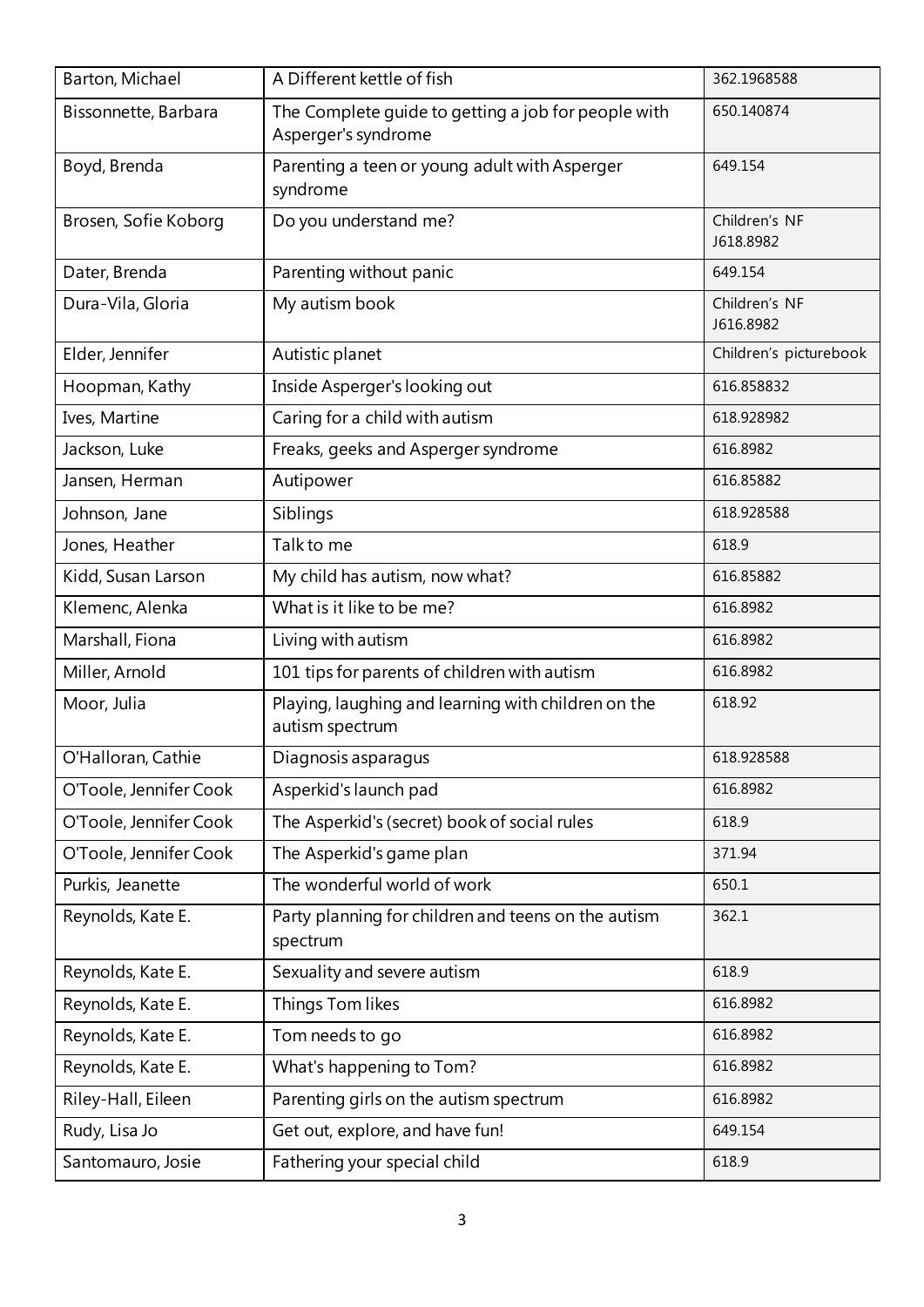| Santomauro, Josie              | Mothering your special child                                              | 618.9                      |
|--------------------------------|---------------------------------------------------------------------------|----------------------------|
| Santomauro, Josie              | A Special book about me                                                   | Children's NF<br>J618.8982 |
| Santomauro, Josie              | You are special too                                                       | Children's NF<br>J618.8982 |
| Santomauro, Josie              | Your special friend                                                       | Children's NF<br>J618.8982 |
| Santomauro, Josie              | Your special grandchild                                                   | 616.8982                   |
| Schlegelmilch, Andrew          | Parenting ASD teens                                                       | 649.154                    |
| Show, Joyce                    | Teaching your child with love and skill                                   | 379.14                     |
| Tozer, S.                      | M129                                                                      | Children's Fiction         |
| Welton, Jude                   | Adam's alternative sports day                                             | Children's Fiction         |
| Welton, Jude                   | Can I tell you about Asperger syndrome?                                   | Children's NF<br>J616.8982 |
| Welton, Jude                   | Can I tell you about autism?                                              | Children's NF<br>J616.8982 |
| Woodcock, Linda                | Managing family meltdown                                                  | 649.154                    |
| Yoshida, Yuko                  | Raising children with Asperger's syndrome and high-<br>functioning autism | 618.928588                 |
| <b>Cancer</b>                  |                                                                           |                            |
| <b>American Cancer Society</b> | Lung cancer                                                               | 616.99424                  |
| Bailey, Christine              | Nourish: the cancer care cookbook                                         | 614.5631                   |
| Bor, Robert                    | Coping with the psychological effects of cancer                           | 616.994                    |
| Ericson, Penny                 | Chemo cookery club                                                        | 641.5631                   |
| Eustace, Ian                   |                                                                           |                            |
|                                | Bowel cancer                                                              | 616.994347                 |
| Freeman, Jane                  | How to eat well when you have cancer                                      | 616.994                    |
| Goodhart, Frances              | The cancer survivor's companion                                           | 616.994                    |
| Hamill, Christine              | B is for breast cancer                                                    | 616.99449                  |
| Heiney, Sue P.                 | Cancer in our family                                                      | 616.994                    |
| Markman, Maurie                | Cancer nutrition and recipes for dummies                                  | 641.5631                   |
| Matthews, Anni                 | Anni's cancer companion                                                   | 616.994                    |
| O'Regan, Ruth                  | Breast cancer journey                                                     | 616.99449                  |
| Plant, Jane                    | Beat cancer                                                               | 616.99406                  |
| Priestman, Terry J.            | <b>Breast cancer</b>                                                      | 616.99449                  |
| Priestman, Terry J.            | Coping with radiotherapy                                                  | 616.994                    |
| Shah, Priya                    | Testicular cancer                                                         | 616.99463                  |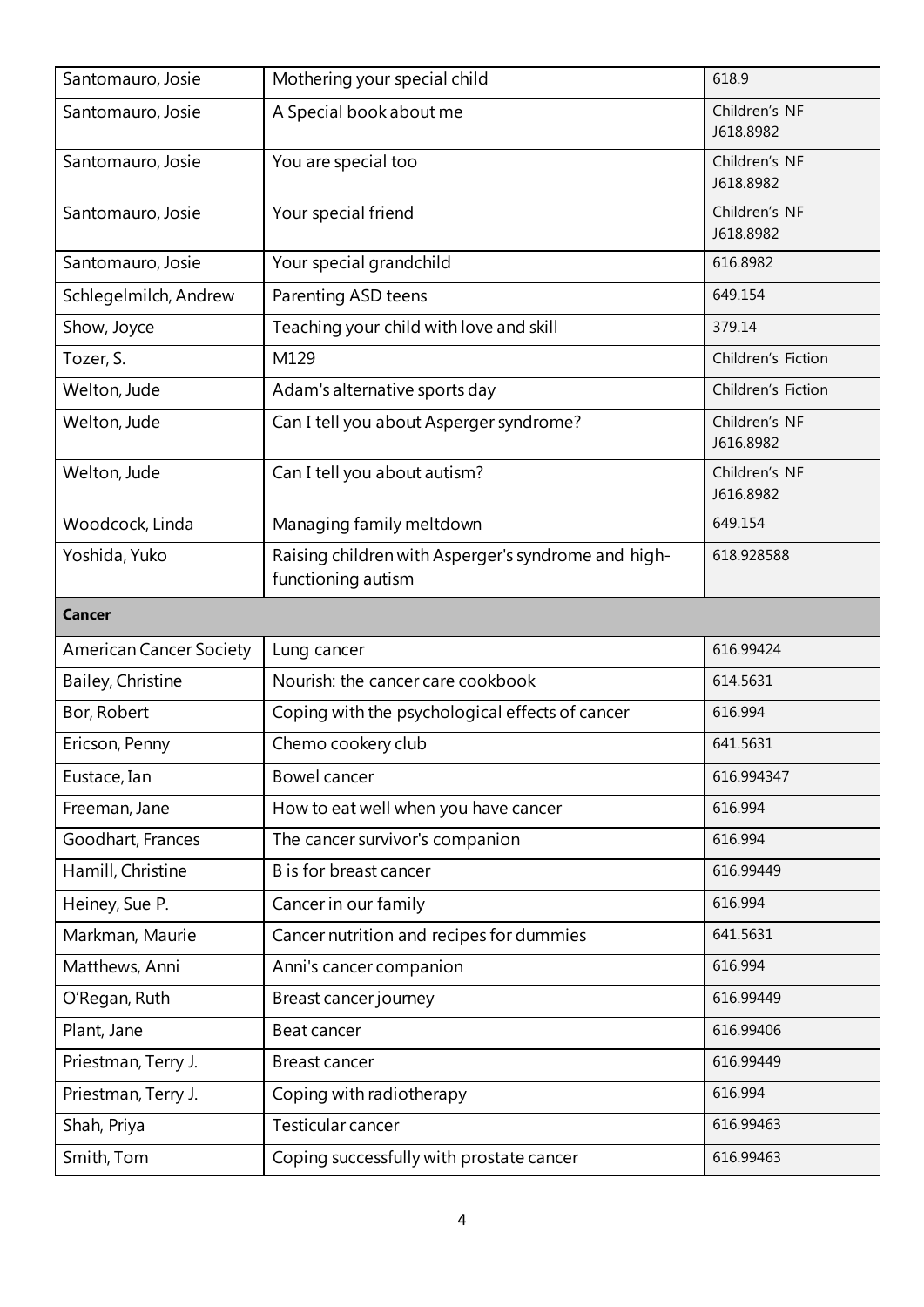| <b>Children's Collection</b>         |                                                                                       |                                    |
|--------------------------------------|---------------------------------------------------------------------------------------|------------------------------------|
|                                      | Simple low-cost games and activities for sensorimotor<br>learning                     | 618.9285889                        |
|                                      | Special brothers and sisters                                                          | Children's NF J618.9               |
| Banks, Jane Whelen                   | Liam goes poo in the toilet                                                           | Children's picturebook             |
| Banks, Jane Whelen                   | Liam knows what to do when kids act snitty                                            | Children's picturebook             |
| Banks, Jane Whelen                   | Liam says "Hi"                                                                        | Children's picturebook             |
| Banks, Jane Whelen                   | Liam says "Sorry"                                                                     | Children's picturebook             |
| Banks, Jane Whelen                   | Liam wins the game, sometimes                                                         | Children's picturebook             |
| Banks, Jane Whelen                   | Loveable Liam                                                                         | Children's picturebook             |
| Biggs, Victoria                      | Caged in chaos: a dyspraxic guide to breaking free                                    | 616.8552                           |
| Boon, Maureen                        | Can I tell you about dyspraxia? A guide for friends,<br>family and professionals      | 618.9283                           |
| Brukner, Lauren                      | The kid's guide to staying awesome and in control                                     | Children's non-fiction<br>J155.418 |
| Hultquist, Alan                      | Can I tell you about dyslexia? A guide for friends, family<br>and professionals       | 616.8553                           |
| Leicester, Mal                       | Can I tell you about Tourette Syndrome?                                               | 616.83                             |
| Nichol, Tim                          | Stephen Harris in trouble: a dyspraxic drama in seven<br>clumsy acts                  | 823.92                             |
| O'Sullivan, Noreen                   | I'll tell you why I can't wear those clothes!                                         | 618.9285                           |
| Thomas, Bonnie                       | Creative coping skills for children                                                   | 615.8515                           |
| Rubinstien, Marcia Brown             | <b>Raising NLD superstars</b>                                                         | 618.92                             |
| Stanton, Marion                      | Can I tell you about cerebral palsy? A guide for friends,<br>family and professionals | 616.836                            |
| <b>Chronic Fatigue / ME</b>          |                                                                                       |                                    |
| Campling, Frankie                    | Chronic fatigue syndrome                                                              | 616.0478                           |
| Craggs-Hinton, Christine             | How to manage chronic fatigue                                                         | 616.0478                           |
| Downing-Orr, Kristina                | Beating chronic fatique                                                               | 616.0478                           |
| Green, Wendy                         | 50 things you can do today to manage fibromyalgia                                     | 616.742                            |
| Rayner, Jacqueline                   | Can I tell you about ME                                                               | 616.8528                           |
| <b>Cognitive Behavioural Therapy</b> |                                                                                       |                                    |
| Dryden, Windy                        | Ten steps to positive living                                                          | 158.1                              |
| Dryden, Windy                        | Transforming eight deadly emotions into healthy ones                                  | 152.4                              |
| Garratt, Gill                        | <b>CBT</b> for work                                                                   | 616.891                            |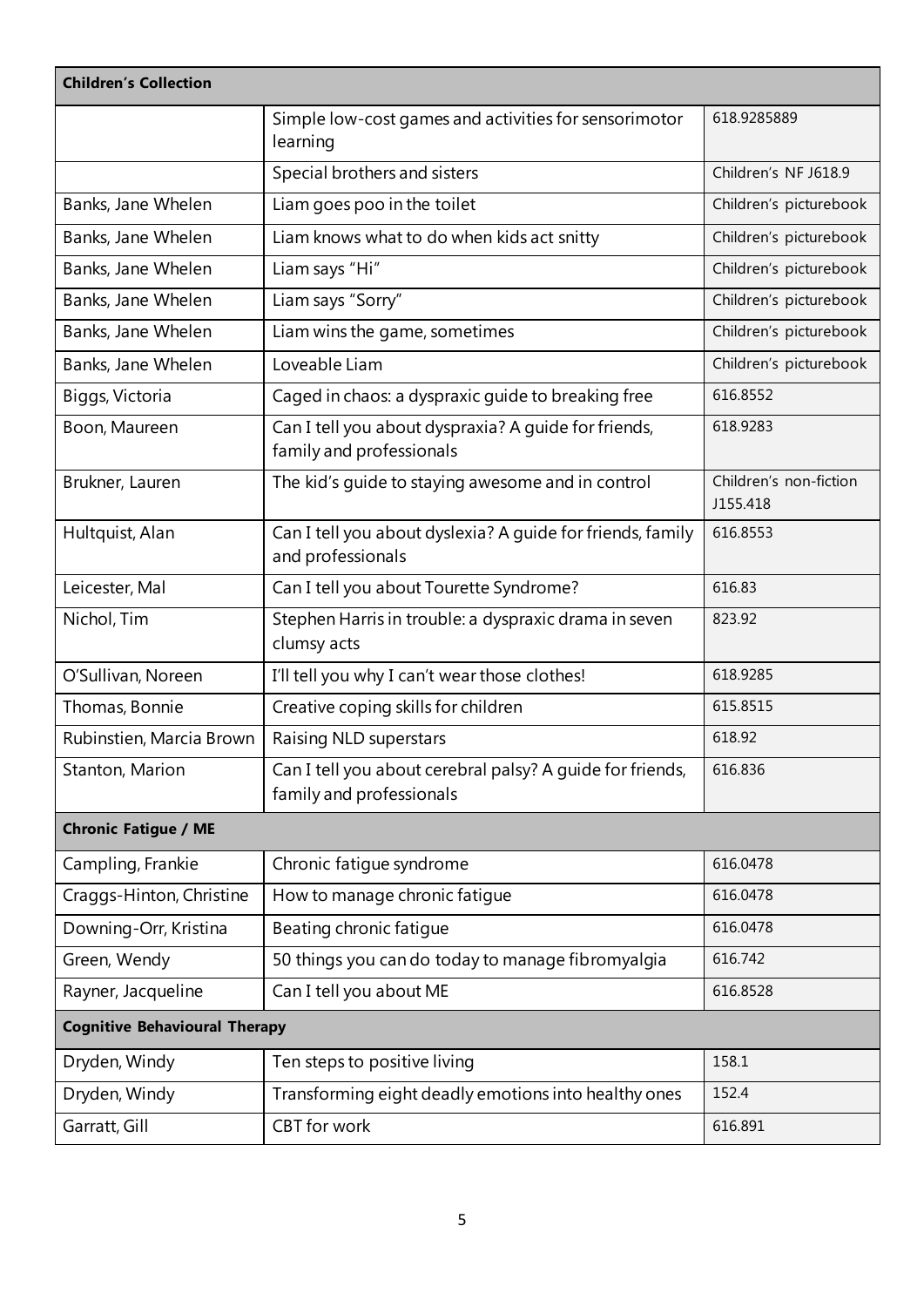| <b>Dementia</b>          |                                                                                     |            |  |
|--------------------------|-------------------------------------------------------------------------------------|------------|--|
|                          | ABC of dementia                                                                     | 616.83     |  |
|                          | Telling tales about dementia                                                        | 616.83     |  |
| Andrews, June            | Dementia: the one-stop guide                                                        | 616.83     |  |
| Atkins, Simon            | First steps to living with dementia                                                 | 616.83     |  |
| Baxendale, Sallie        | Coping with memory problems                                                         | 616.83     |  |
| Beaumont, Helen          | Losing Clive to younger onset dementia                                              | 616.83     |  |
| Bryden, Christine        | Dancing with dementia                                                               | 616.83     |  |
| Carling, Chris           | But then something happened                                                         | 362.19683  |  |
| Cayton, Harry            | Alzheimer's and other dementias                                                     | 616.831    |  |
| Dodd, Karen              | About dementia: for people with learning disabilities                               | 616.83     |  |
| Donaghy, Ian             | Dear dementia: the laughter and the tears                                           | 362.19683  |  |
| Draper, Brian            | Understanding Alzheimer's Disease & other dementias                                 | 616.83     |  |
| Elliot-Wright, Susan     | When someone you love has dementia                                                  | 362.19683  |  |
| Genova, Lisa             | <b>Still Alice</b>                                                                  | Fiction    |  |
| Graham, Nori             | Understanding Alzheimer's Disease & other dementias                                 | 616.83     |  |
| Hall, Jan                | Dementia essentials                                                                 | 616.831    |  |
| Husband, Tony            | Take care, son                                                                      | 616.831    |  |
| McCarthy, Bernie         | Hearing the person with dementia                                                    | 362.19683  |  |
| Magnusson, Sally         | Where memories go                                                                   | 616.831    |  |
| Pulsford, Dave           | Dementia: support for family and friends                                            | 616.831    |  |
| Slevin, Martin           | The little girl in the radiator                                                     | 616.831    |  |
| Stokes, Graham           | And still the music plays                                                           | 362.19683  |  |
| Stuart-Hamilton, Ian     | Introduction to the psychology of ageing for non-<br>specialists                    | 155.67     |  |
| Welton, Jude             | Can I tell you about dementia?                                                      | 616.831    |  |
| Zoutewelle-Morris, Sarah | Chocolate rain: 100 ideas for a creative approach to<br>activities in dementia care | 362.19683  |  |
| <b>Depression</b>        |                                                                                     |            |  |
| Burton, Neel L.          | Living with bi-polar disorder                                                       | 616.895    |  |
| Cantopher, Tim           | Depressive illness: the curse of the strong                                         | 616.8527   |  |
| Cartwright-Hatton, Sam   | Coping with an anxious or depressed child                                           | 618.928527 |  |
| Gilbert, Paul            | Beating depression                                                                  | 616.8527   |  |
| Gilbert, Paul            | Overcoming depression: a self-help quide using<br>cognitive behavioural techniques  | 616.8527   |  |
| Independence             | Understanding depression                                                            | 616.8527   |  |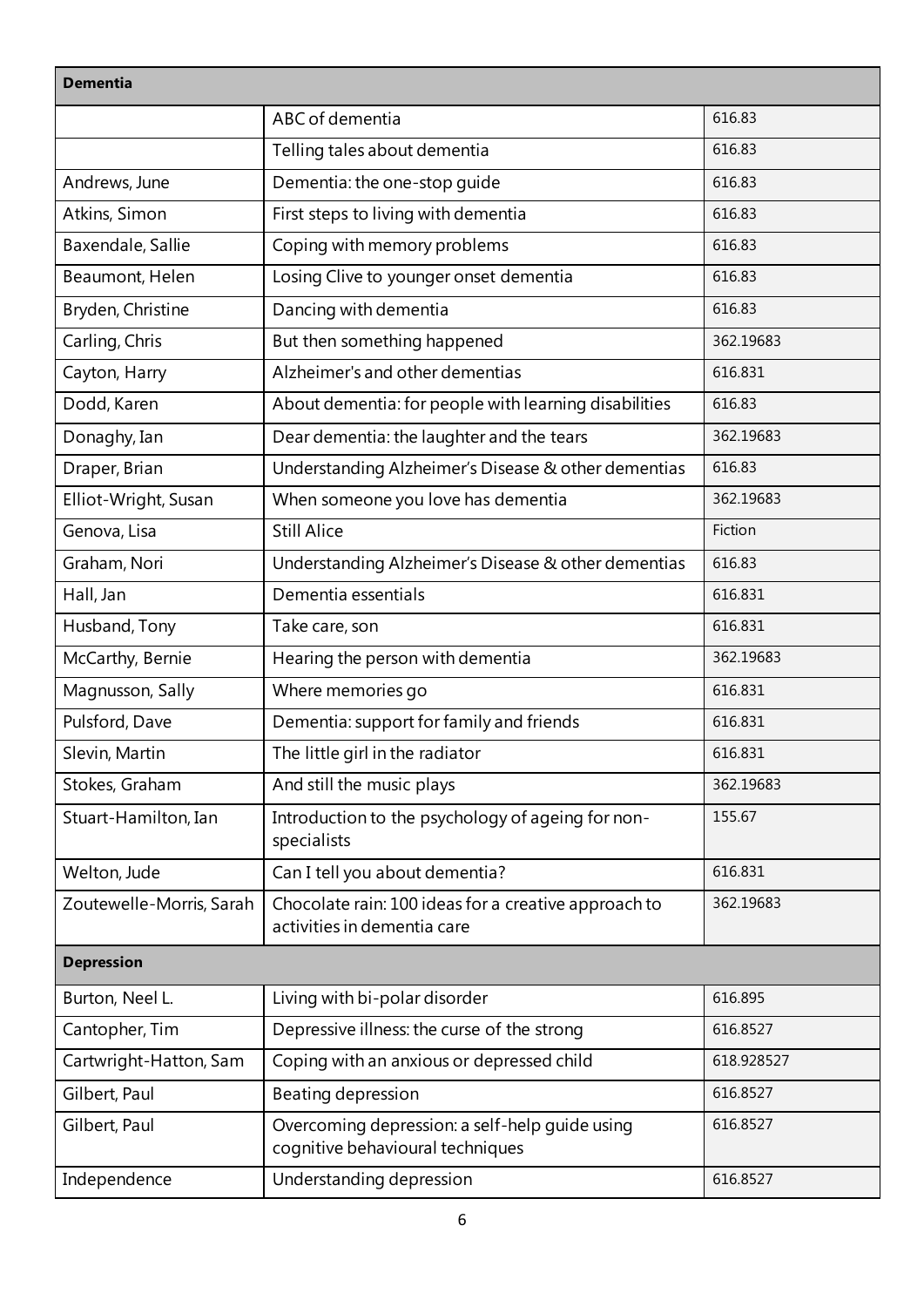| Massey, Alexandra                   | Beat depression fast                                                                                                        | 616.8527         |
|-------------------------------------|-----------------------------------------------------------------------------------------------------------------------------|------------------|
| Parker, Gordon                      | Navigating teenage depression                                                                                               | 616.85           |
| Schab, Lisa                         | Beyond the blues: a workbook to help teens overcome<br>depression                                                           | 618.92           |
| Sounds True                         | The mindful way through depression                                                                                          | Audiobook 362.25 |
| Williams, Christopher               | Overcoming depression and low mood                                                                                          | 616.8527         |
| <b>Diabetes</b>                     |                                                                                                                             |                  |
| Smith, Tom                          | Living with type 1 diabetes                                                                                                 | 616.4622         |
| <b>Eating Disorders</b>             |                                                                                                                             |                  |
| Brown, Harriet                      | Brave girl eating                                                                                                           | 616.85262        |
| Cohn, Marjorie Nolan                | Overcoming binge eating for dummies                                                                                         | 616.8526         |
| Cooper, Peter J                     | Overcoming bulimia self-help course: a self-help<br>practical manual using cognitive behavioural techniques<br>(3-book set) | 616.85263        |
| Fairburn, Christopher               | Overcoming binge eating, second edition: the proven<br>program to learn why you binge and how you can stop                  | 616.8526         |
| Freeman, Chris                      | Overcoming anorexia nervosa: a self-help quide using<br>cognitive behavioural techniques                                    | 616.85262        |
| Independence                        | Eating disorders                                                                                                            | 616.8526         |
| Lacey, J. Hubert                    | Bulimia, binge-eating and their treatment                                                                                   | 616.85263        |
| Lacey, J. Hubert                    | Overcoming anorexia                                                                                                         | 616.85262        |
| Lask, Bryan                         | Can I tell you about eating disorders?                                                                                      | 616.8526         |
| Schmidt, Ulrike                     | Getting better bit(e) by bit(e): a survival kit for sufferers<br>of bulimia nervosa and binge eating disorders              | 616.85263        |
| Todd, Gillian                       | An introduction to coping with eating disorders                                                                             | 616.852606       |
| Treasure, Janet                     | Anorexia nervosa: a recovery guide for sufferers,<br>families and friends                                                   | 616.85262        |
| <b>Elderly - Care &amp; Support</b> |                                                                                                                             |                  |
| Eckersley, Jill                     | Helping elderly relatives                                                                                                   | 305.26           |
| <b>Emotional Trauma</b>             |                                                                                                                             |                  |
| Ainscough, Carolyn                  | Breaking free workbook: practical help for survivals of<br>child sexual abuse                                               | 362.76           |
| Dryden, Windy                       | Coping with guilt                                                                                                           | 152.44           |
| McGregor, Jane                      | Coping with difficult families                                                                                              | 306.87           |
| <b>Epilepsy</b>                     |                                                                                                                             |                  |
| Crawford, Pam                       | Coping with epilepsy                                                                                                        | 616.853          |
|                                     |                                                                                                                             |                  |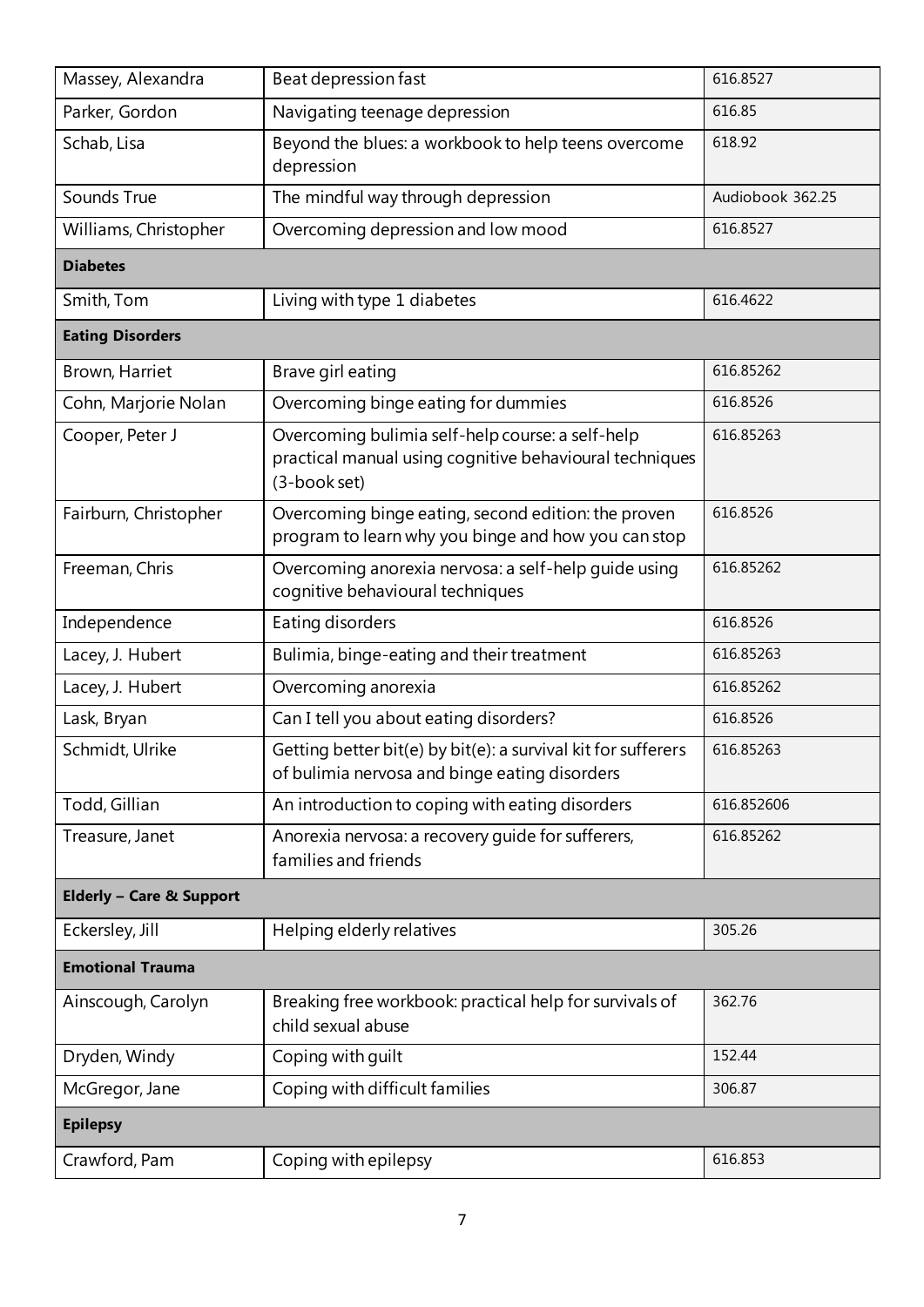| Fibromyalgia                 |                                                         |                        |  |
|------------------------------|---------------------------------------------------------|------------------------|--|
| Craggs-Hinton, Christine     | Fibromyalgia: your treatment guide                      | 616.74206              |  |
| Craggs-Hinton, Christine     | Living with fibromyalgia                                | 616.742                |  |
| Craggs-Hinton, Christine     | The Fibromyalgia healing diet                           | 616.74                 |  |
| <b>Grief and Bereavement</b> |                                                         |                        |  |
|                              | All in the End is Harvest                               | 152.434                |  |
| Ironside, Virginia           | 'You'll get over it': the rage of bereavement           | 155.937                |  |
| Lewis, C. S.                 | A grief observed                                        | 242.4                  |  |
| Rivett, Rachel               | Are you sad, Little Bear?                               | Children's picturebook |  |
| Taylor, Liz McNeill          | Living with loss                                        | 155.937                |  |
| Wallbank, Susan              | Facing grief                                            | 306.88                 |  |
| White, Craig A.              | Living with complicated grief                           | 155.937                |  |
| <b>Head Injury</b>           |                                                         |                        |  |
| Powell, Trevor               | Head injury: a practical guide                          | 362.19751              |  |
| <b>Health conditions</b>     |                                                         |                        |  |
| Arroll, Megan A.             | Invisible illness: coping with misunderstood conditions | 616                    |  |
| Craggs-Hinton, Christine     | Coping successfully with varicose veins                 | 616.143                |  |
| Francis-Cheung, Theresa      | The IBS healing plan                                    | 616.342                |  |
| Frith, Alison                | Coping with headaches and migraine                      | 616.8491               |  |
| Greener, Mark                | Coping with liver disease                               | 616.362                |  |
| McFerran, Don                | Living with hearing loss                                | 362.1978               |  |
| <b>Heart Problems</b>        |                                                         |                        |  |
| Greener, Mark                | The heart attack survival guide                         | 616.123                |  |
| Smith, Tom                   | Living with angina                                      | 616.122                |  |
| <b>Mental Health / Mood</b>  |                                                         |                        |  |
| Bailey, Sue                  | The young mind                                          | 362.2083               |  |
| Burns, David                 | Feeling good: the new mood therapy                      | 616.895                |  |
| Burns, David D.              | The feeling good handbook                               | 616.89142              |  |
| Burton, Maddie               | An introduction to child and adolescent mental health   | 362.2083               |  |
| Burton, Neel L.              | Living with bipolar disorder                            | 616.895                |  |
| Butler, Gillian              | Managing your mind                                      | 158                    |  |
| Gournay, Kevin               | Coping with schizophrenia                               | 616.898                |  |
| Greenberger, Dennis          | Mind over mood                                          | 616.89142              |  |
| Scott, Jan                   | Overcoming mood swings                                  | 616.8527               |  |
|                              |                                                         |                        |  |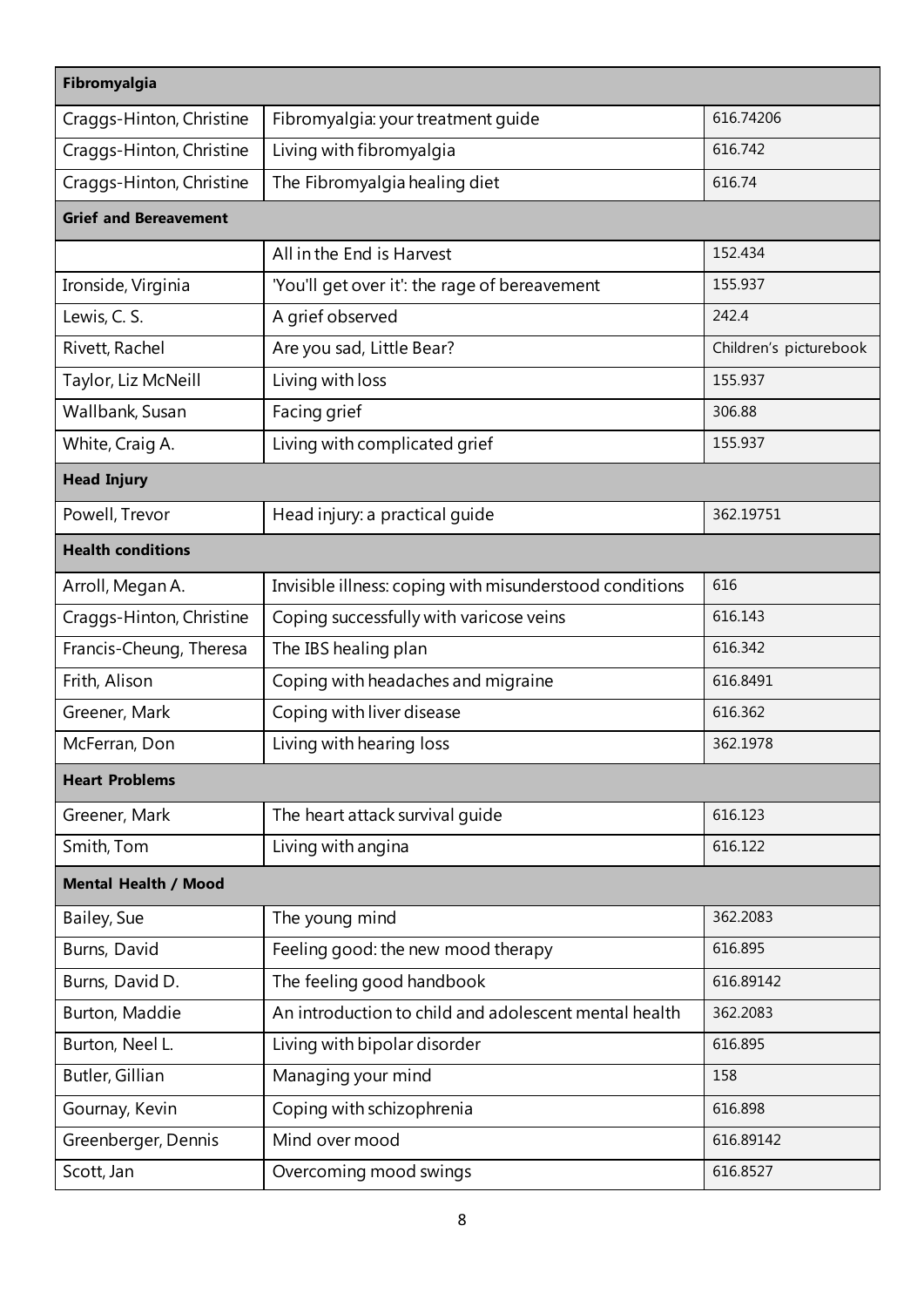| <b>Motor Neurone Disease</b>          |                                                                                       |            |  |
|---------------------------------------|---------------------------------------------------------------------------------------|------------|--|
| Talbot, Kevin                         | Motor Neuron disease                                                                  | 616.744    |  |
| <b>Multiple Sclerosis</b>             |                                                                                       |            |  |
| Craggs-Hinton, Christine              | Living with multiple sclerosis                                                        | 616.834    |  |
| Jelinek, George                       | Recovering from multiple sclerosis                                                    | 616.83406  |  |
| Kalb, Rosalind                        | Multiple sclerosis for dummies                                                        | 616.834    |  |
| <b>Obsessive Compulsive Behaviour</b> |                                                                                       |            |  |
| Challacombe, Fiona                    | Break free from OCD                                                                   | 616.85227  |  |
| Jassi, Amita                          | Can I tell you about OCD?                                                             | 616.85227  |  |
| Tallis, Frank                         | Understanding obsessions and compulsions                                              | 616.85227  |  |
| Veale, David                          | Overcoming obsessive compulsive disorder                                              | 616.85227  |  |
| <b>Pain Management</b>                |                                                                                       |            |  |
| Cole, Frances                         | Overcoming chronic pain: a self-help guide using<br>cognitive behavioural techniques  | 616.0472   |  |
| Shone, Neville                        | The Pain management handbook                                                          | 616.0472   |  |
| <b>Parkinson's Disease</b>            |                                                                                       |            |  |
| Hultquist, Alan M.                    | Can I tell you about Parkinson's disease?                                             | 616.833    |  |
| Tagliati, Michele                     | Parkinson's disease for dummies                                                       | 616.833    |  |
| <b>Personality Disorder</b>           |                                                                                       |            |  |
| Chapman, Alexander L.                 | Borderline personality disorder                                                       | 616.85852  |  |
| Elliott, Charles H.                   | Borderline personality disorder for dummies                                           | 616.85852  |  |
| <b>Post Natal Depression</b>          |                                                                                       |            |  |
| Burrows, Catherine                    | Postnatal depression                                                                  | 618.76     |  |
| Curham, Siobhan                       | Antenatal and postnatal depression                                                    | 618.76     |  |
| Jolin, Lucy                           | Coping with birth trauma and postnatal depression                                     | 618.4019   |  |
| Parker, Gordon                        | Overcoming baby blues                                                                 | 618.76     |  |
| <b>Post-traumatic Stress Disorder</b> |                                                                                       |            |  |
| Schiraldi, Glenn                      | Post-traumatic stress disorder sourcebook: a quide to<br>healing, recovery and growth | 616.8521   |  |
| Self-esteem                           |                                                                                       |            |  |
| Fennell, Melanie J.V.                 | Overcoming low self-esteem                                                            | 616.891425 |  |
| Field, Lynda                          | Self-esteem for women: a practical quide to love,<br>intimacy and success             | 158.1082   |  |
| Field, Lynda                          | The self-esteem coach: 10 days to a confident new you                                 | 158.1      |  |